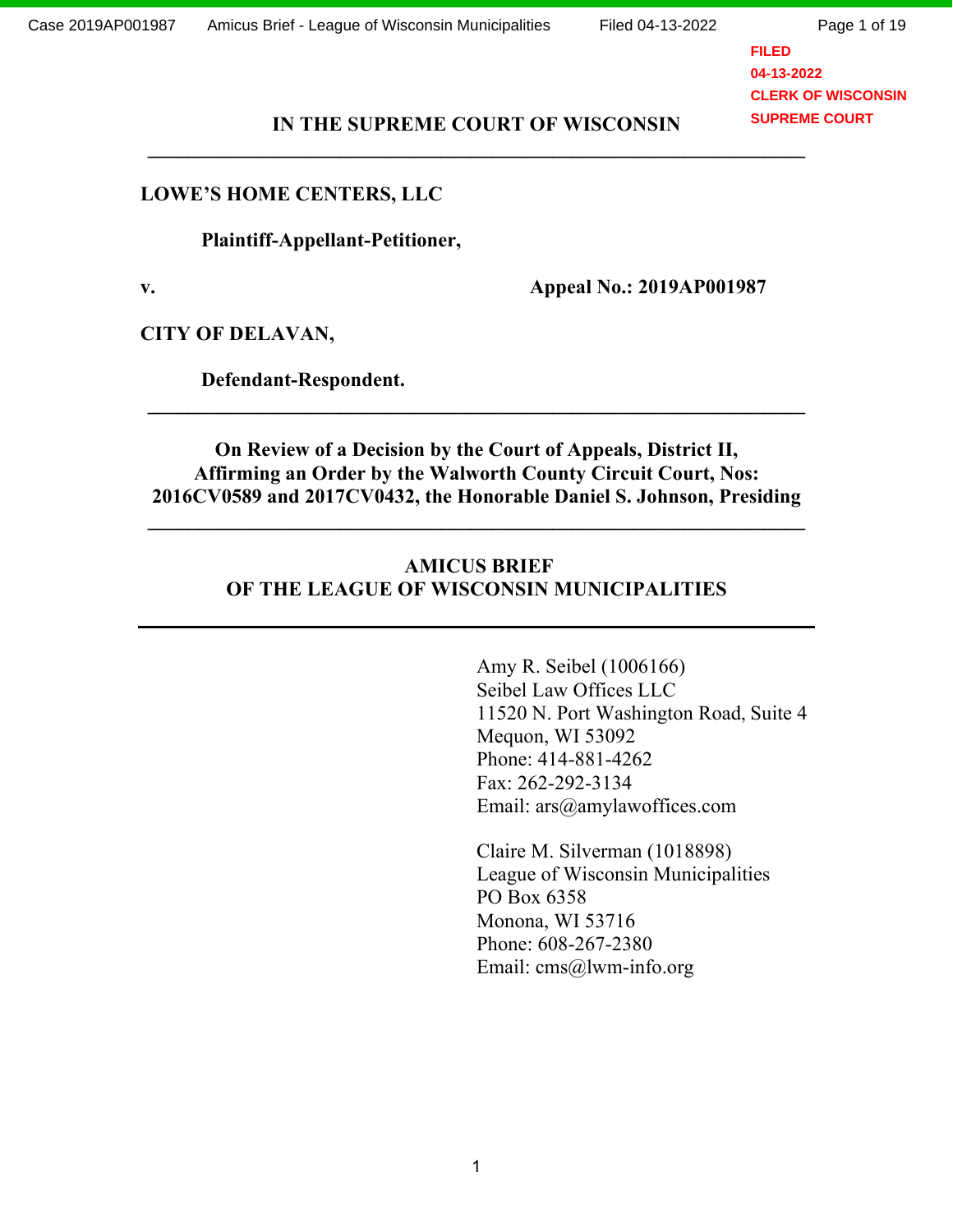# **TABLE OF CONTENTS**

| I.  | Lowe's Distorts The Concept Of Fee Simple To Support Its                                                                      |  |
|-----|-------------------------------------------------------------------------------------------------------------------------------|--|
| II. | The Market Determines The Use, The Use Determines The Value.<br>The Correct Application Of HBU Does Not Result In A Valuation |  |
|     |                                                                                                                               |  |
|     |                                                                                                                               |  |
|     |                                                                                                                               |  |
|     |                                                                                                                               |  |
|     |                                                                                                                               |  |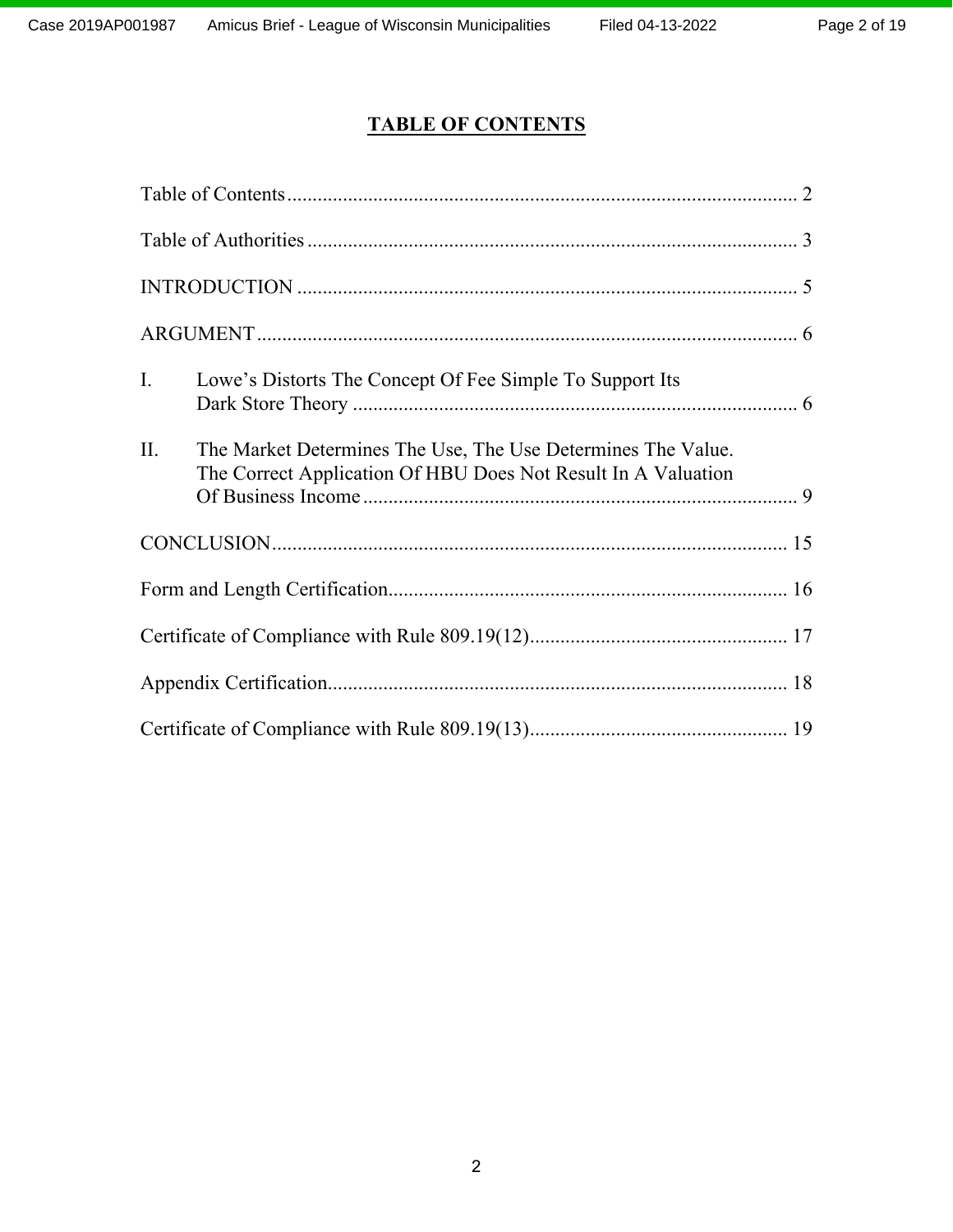## **TABLE OF AUTHORITIES**

### **Wisconsin Cases**

| Bonstores Realty One, LLC v. City of Wauwatosa, |  |
|-------------------------------------------------|--|
| Lowe's Home Centers v. City of Delavan,         |  |
| Lowe's Home Centers v. City of Wauwatosa,       |  |
| Movrich v. Lobermeirer,                         |  |
| Nestle USA, Inc. v. Wisconsin Dept of Revenue,  |  |
| <i>Walgreen Co. v. City of Madison,</i>         |  |

## **Other State Cases**

| Lowe's Home Centers, LLC v. Brooklyn City Schools Board of Education |  |
|----------------------------------------------------------------------|--|
| Lowe's Home Centers, LLC (Plymouth) v. County of Hennepin,           |  |
| Lowe's Home Centers, Inc. v. Monroe County Assessor,                 |  |
| Meijer Stores Ltd. P'ship v. Boone Cty. Assessor,                    |  |

## **Statutes**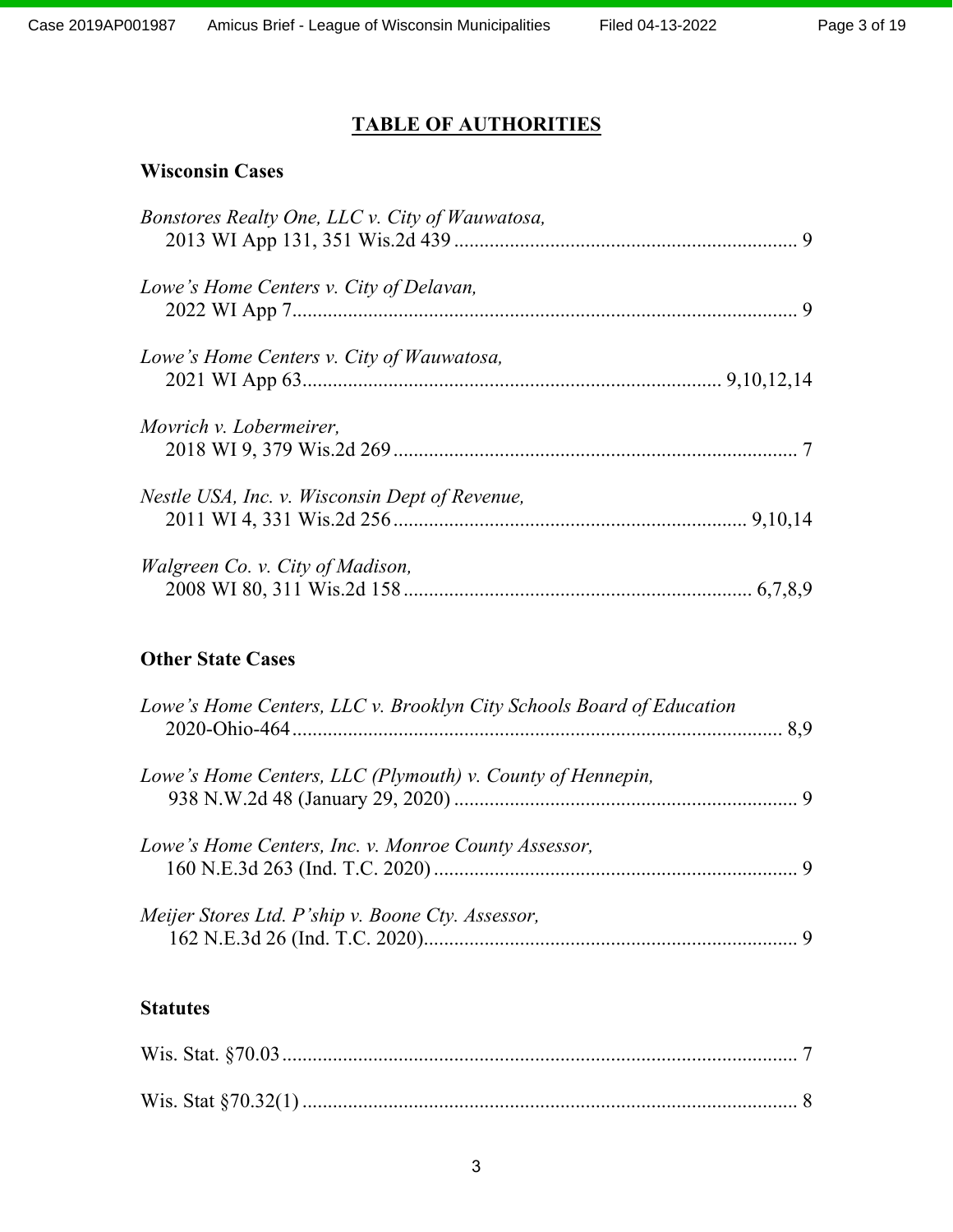| <b>Other Authorities</b>                                                                                      |
|---------------------------------------------------------------------------------------------------------------|
|                                                                                                               |
| IAAO Commercial Big-Box Retail: A Guide to Market-Based Valuation                                             |
| Peter F. Korpacz, William D. Shepherd and Irene E. Sokoloff,<br>Fair and Equitable, (August 2021)             |
| Does It Make A Difference?<br>Stephen F. Fanning and Larry T. Wright,<br>The Appraisal Journal, (Summer 2018) |
| The Journal of Property Tax Assessment & Administration,<br>Volume 16, Issue 2 (August 2019)                  |
|                                                                                                               |
|                                                                                                               |
|                                                                                                               |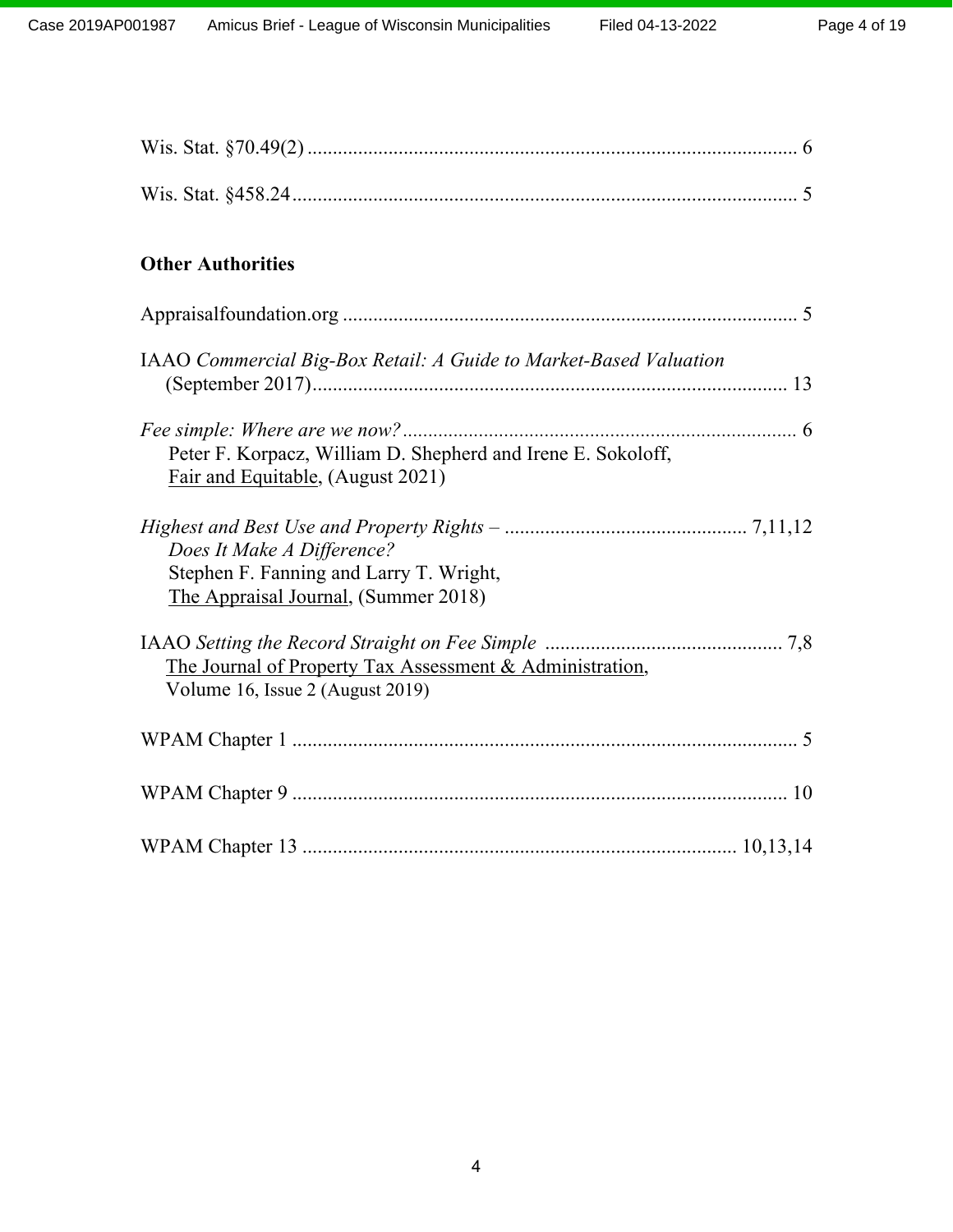#### **INTRODUCTION**

 The League submits this brief to demonstrate the importance of the correct highest and best use (HBU) determination when valuing property. The League attaches two critical position papers adopted by the IAAO (International Association of Assessing Officers) in its Appendix. The League encourages the Court to consider the content of these papers. The Wisconsin Property Assessment Manual (WPAM) recognizes the IAAO as an authority for assessors to look to for guidance.

#### **Professionally Accepted Appraisal Practices**

Wisconsin assessors may look to national and international standards of practice for guidance on professionally accepted appraisal practices. The International Association of Assessing Officers (IAAO) also prescribes standards and practices specifically for assessors. The IAAO was one of the founding members of the Appraisal Foundation and continues to be represented by that organization. The efforts of the Appraisal Foundation and the IAAO continue to be in concert, including the importance of providing USPAP standards that govern professional appraisal and assessment practices.

WPAM 1-1,2.(LeagueAppendix,p.128-129)

The "Appraisal Foundation" referenced in WPAM is an IRC §501(c)(3) educational organization mandated by Congress to promulgate the Uniform Standards of Professional Appraisal Practice (USPAP)<sup>1</sup>.

> The Appraisal Foundation is the nation's foremost authority on the valuation profession. Our boards are responsible for setting congressionally-authorized standards and qualifications for real estate appraisers and provide voluntary guidance for all valuation professionals. (Appraisalfoundation.org)

The "Appraisal Institute" which publishes *The Appraisal of Real Estate,* should not be confused with the "Appraisal Foundation" which

<sup>&</sup>lt;sup>1</sup> An appraiser licensed in Wisconsin must comply with USPAP. Wis. Stat. §458.24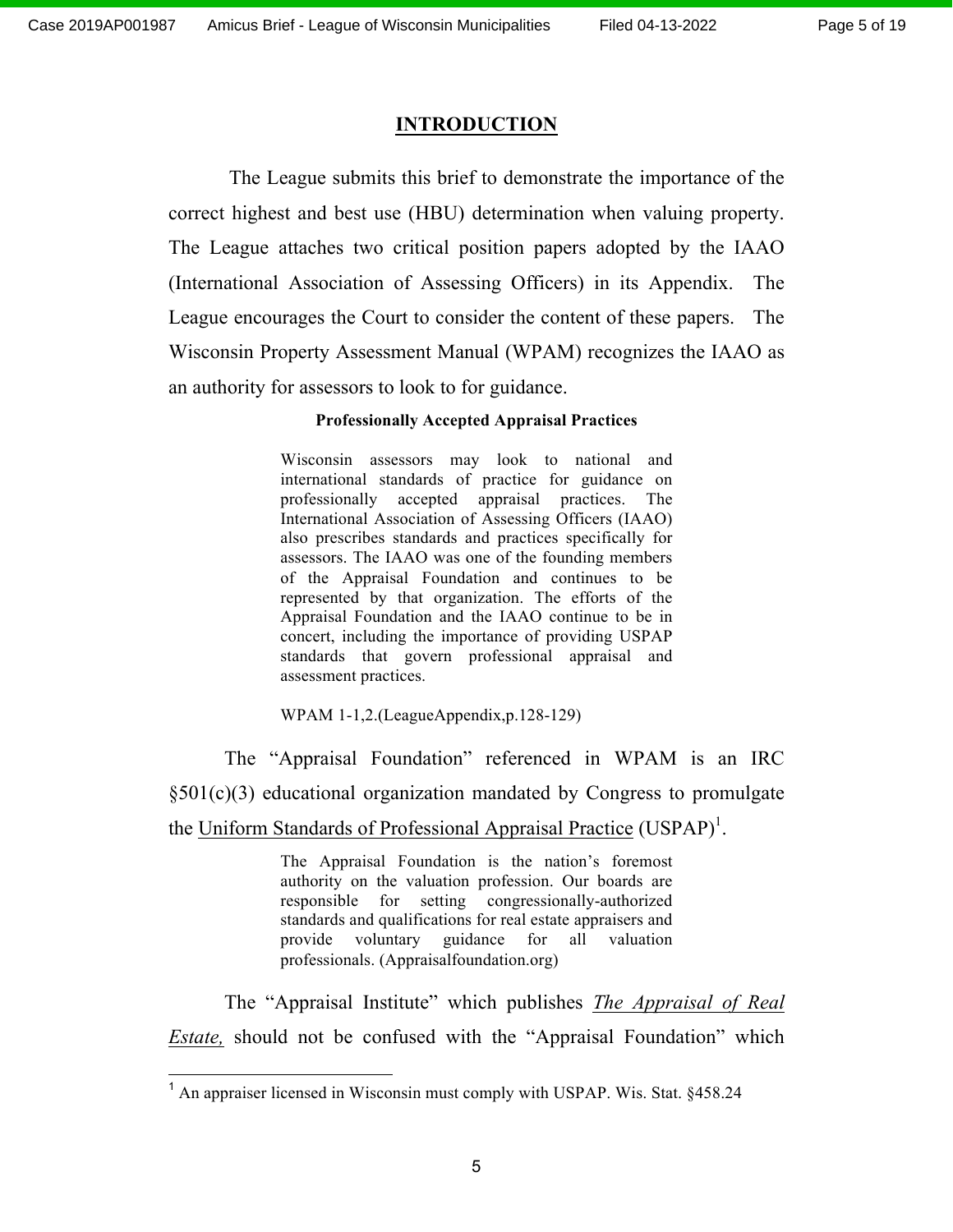publishes USPAP. The Appraisal Institute is an IRC §501(c)(6) trade organization designed to promote the interests of its members<sup>2</sup>.

The IAAO position papers address two issues discussed in this brief: the application of the term *fee simple* and the proper determination of highest and best use (HBU). Wisconsin Stat. §70.49(2) requires all properties to be fairly and equitably assessed in proper relationship to each other. IAAO is an organization charged to ensure assessment practices reflect this basic fairness principle.

#### **ARGUMENT**

### **I. Lowe's Distorts The Concept Of Fee Simple To Support Its Dark Store Theory**

Lowes argues the resolution of the "dark store" and *fee simple* debate can be solved through a correct reading of *Walgreen v. City of Madison*, 2008 WI 80. However, Lowe's misapplies the term *fee simple* by stretching the Appraisal Institute's definition of *fee simple*:

> Absolute ownership **unencumbered** by any other interest or estate, subject only to the limitations imposed by the governmental powers of taxation, eminent domain, police power, and escheat.

(LeagueAppendix,p.43)

As explained in the Article *Fee simple: Where are we now?*, the Appraisal Institute definition of *fee simple* was never intended to imply a property should be valued as if vacant. The Article explains practitioners exploit the word "unencumbered" within the definition to mean vacant/unoccupied. (LeagueAppendix.p.44) "Tax appraisals seem to be the main context where the divergent views play out as lenders and lending regulators, banks and condemnation courts seem to be less concerned about the issue."

 <sup>2</sup> *Walgreen/Madison*, cites to *The Appraisal of Real Estate,* 12th edition from 2001, as a treatise. *Walgreen,* ¶3 and ¶19. Since the *Walgreen* decision in 2008, the IAAO has issued the two position papers discussed in this brief, which better explain the concepts of *fee simple* and HBU in assessing properties.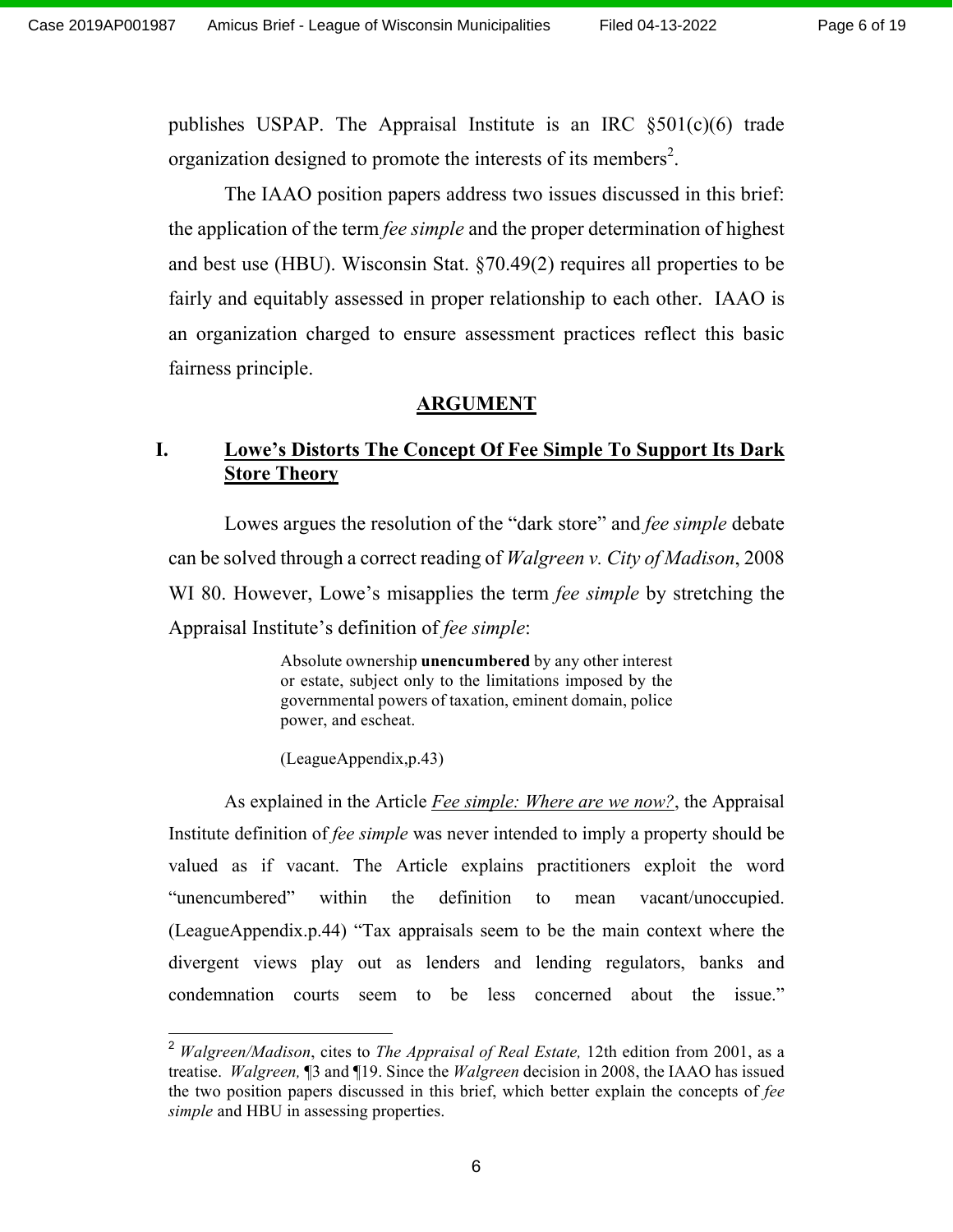(LeagueAppendix,p.4) The Article *Highest and Best Use and Property Rights - Does It Make a Difference?* explains a valuation is not about correctly defining *fee simple*, but rather turns on an accurate application of HBU. (LeagueAppendix,p.3- 24)

The term *fee simple* describes an ownership interest in real property. A property may be encumbered with a deed restriction, lease, lien, or easement but that does not extinguish the fee simple estate. "Authorities to prove that a fee simple estate is the highest tenure known to the law are quite unnecessary, as the principle is elementary and needs no support." *Movrich v. Lobermeier,* 2018 WI 9, ¶18, 379 Wis.2d 269.

> In Wisconsin, the breadth of rights accompanying a fee simple interest is settled law. *See, Walgreen Co. v. City of Madison,* (describing the fee simple interest as the right to use, possess, enjoy, dispose of, exclude, or the right not to exercise any of these rights); … ("A fee simple interest means 'an interest in land that, being the broadest interest allowed by law, endures until the current holder dies without heirs..'") These rights are equally reflected in federal law.

*Movrich,* ¶19.(citations omitted)

 "This means the assessor must not only consider the physical attributes of the land and improvements but the intangible benefits that are associated with them." (WPAM 9-1;LeagueAppendix,p.134). *See*, Wis. Stat. §70.03. These are also known as the "bundle of rights." *Walgreen,* ¶44.

The improper comingling of the terms *fee simple* and *market value,* as Lowe's does here, became so pervasive the IAAO released a position paper, *Setting the Record Straight on Fee Simple*. (LeagueAppendix,pp.25-31) While the entire IAAO Paper is relevant, the following excerpts are especially telling:

> Ongoing controversy regarding appraising the fee simple estate has prompted the need for further discussion on this topic. Specific issues arising from the term *fee simple absolute* include whether a property should be valued as if vacant, whether the term assumes any encumbrances on the property, and whether fee simple implies market rent. (LeagueAppendix,p.31)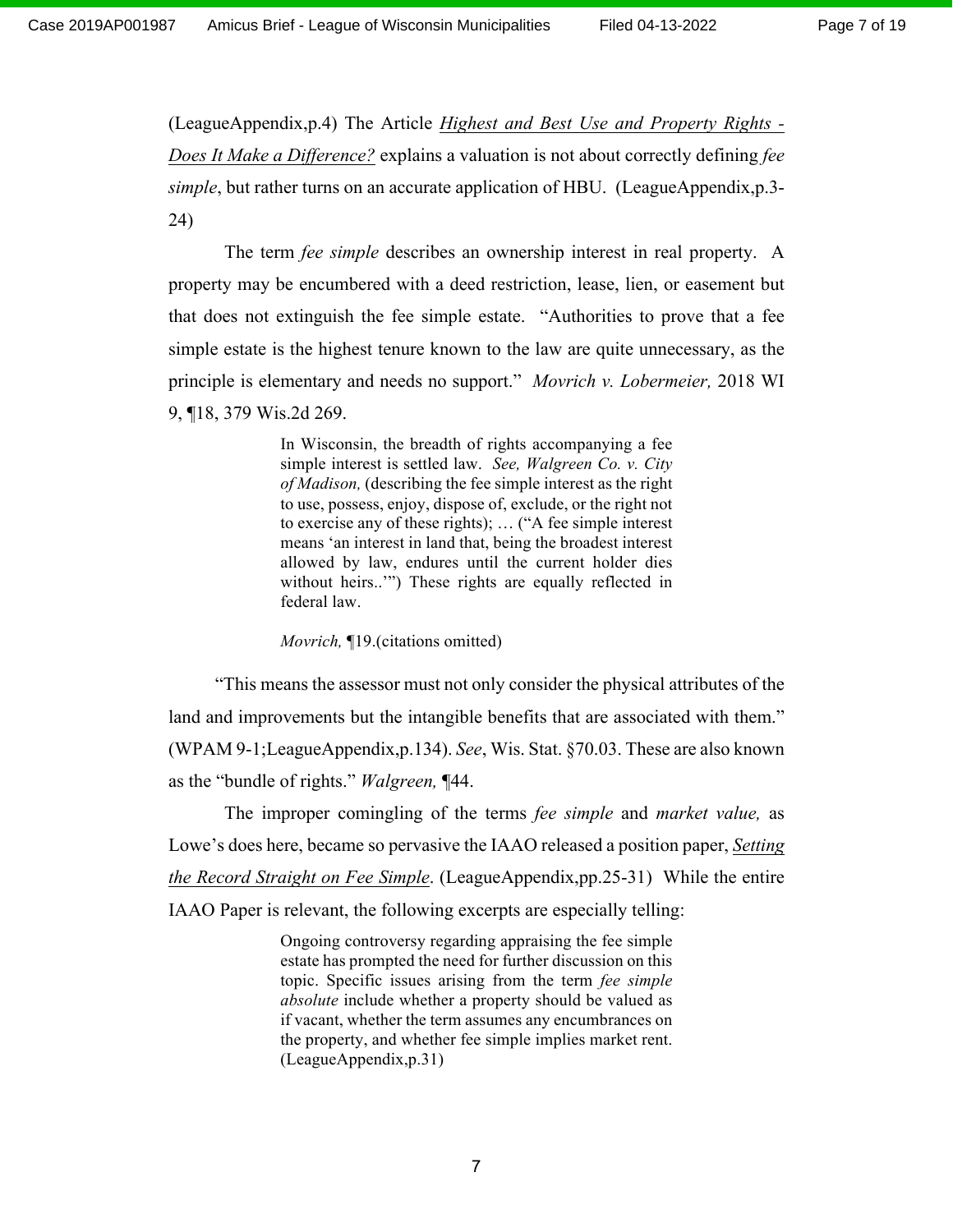..A fee simple estate or any other estate is not defeated by the existence of encumbrances, including a lease. (LeagueAppendix,p.35)

..Once the definition of fee simple absolute is clarified, it is evident that fee simple is a property rights concept that does not mean vacant or unencumbered by a lease and it is not a value concept to be used interchangeably with market value. (LeagueAppendix,p.38)

The IAAO Paper is consistent with *Walgreen/Madison.* An assessor is to "identify the market value of a fee simple interest as described by the *Property Assessment Manual,* and which reflects the "full value" that could ordinarily be obtained at a private sale, as described by §70.32(1)." *Walgreen,* ¶20. "To accurately estimate the market value of the full interest in leased property, both the lessor's and the lessee's interest (the leased fee and the leasehold interest) must be included." *Walgreen*, ¶27. The market value of a fee simple interest is the same as the leased fee value where the contract rent is at market levels. *Walgreen,* ¶27-28. Where contract rents in a lease are at market levels, the "contract rents do determine the fair market value of the fee simple estate." *Walgreen,* ¶84. These holdings demonstrate an occupied property should not be assessed by pretending it is vacant. The Court should reject Lowe's contention the *Walgreen/Madison* decision supports its dark store theory.

Wisconsin is not alone. A 2020 decision from the Ohio Court of Appeals, also involving Lowe's, holds that the term "unencumbered" in reference to *fee simple* does not mean vacant or unoccupied.

> We also find that, ..., the requirement to value property for tax purposes "as if unencumbered" does not mean that an appraiser is to ignore existing encumbrances in favor of an assumption that the subject property is vacant or distressed;

> *Lowe's Home Centers, LLC v. Brooklyn City Schools Board of Education, et al.*, 2020-Ohio-464, ¶1. (LeagueAppendix,p.79)

> In essence, Lowe's would value an owner-occupied property like the subject in this case as if it were vacant on the tax lien date, rather than occupied at market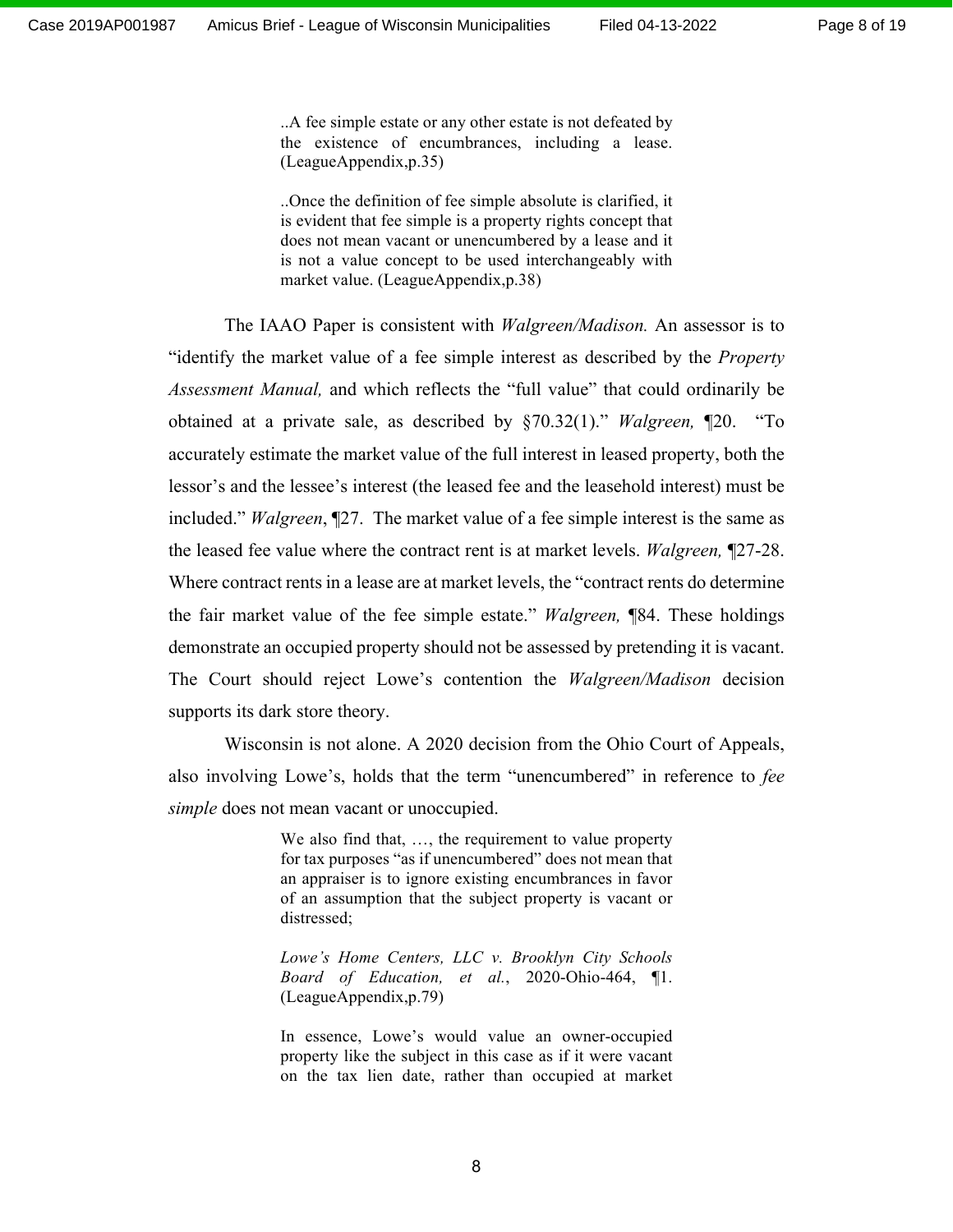occupancy and rented at market rent. The Supreme Court has rejected this view:

*Id.,*¶22.

Further, Lowe's theories have been rejected by courts in Indiana and Minnesota. Lowe's cites a *Meijer* case from Indiana, implying the Tax Court adopted its dark store theory. (LeagueAppendix,p.160-167) A review of that decision however, demonstrates Meijer's valuation arguments were rejected and the assessments affirmed without consideration of dark store sales. Notably, Lowe's fails to cite another Indiana Tax Court decision involving Lowe's where the Tax Court rejected each of Lowe's sales, income and cost approach valuations. (LeagueAppendix,p.148-159) The Supreme Court in Minnesota in another property tax challenge by Lowe's, similarly rejected Lowe's valuation arguments on appeal. (LeagueAppendix, p.96-114)

Lowe's attacks on *Bonstores* as being "vague" and "incompatible with the fundamental principles of fee simple valuation under Wisconsin law as set forth in *Walgreen/Madison"* are without merit. (ReplyBrief,p.6) *Walgreen/Madison* can be read in concert with the *Bonstores* decision and therefore *Bonstores* should be recognized as authoritative law.

#### **II. The Market Determines The Use, The Use Determines The Value. The Correct Application of HBU Does Not Result In A Valuation Of Business Income.**

HBU determination is the threshold question in any property valuation. *Nestle USA, Inc. v. Wisconsin Dept of Revenue,* 2011 WI 4, ¶32. If the HBU is not correctly applied the resulting valuation will be incorrect. "Failure to do so will undervalue the property" *Lowe's/Delavan*, 2022 WI App 7, *¶*37.

The court of appeals has not held that vacant properties can *never* be used in the valuation process. *Lowes/Wauwatosa,* 2021 WI App 63, ¶69.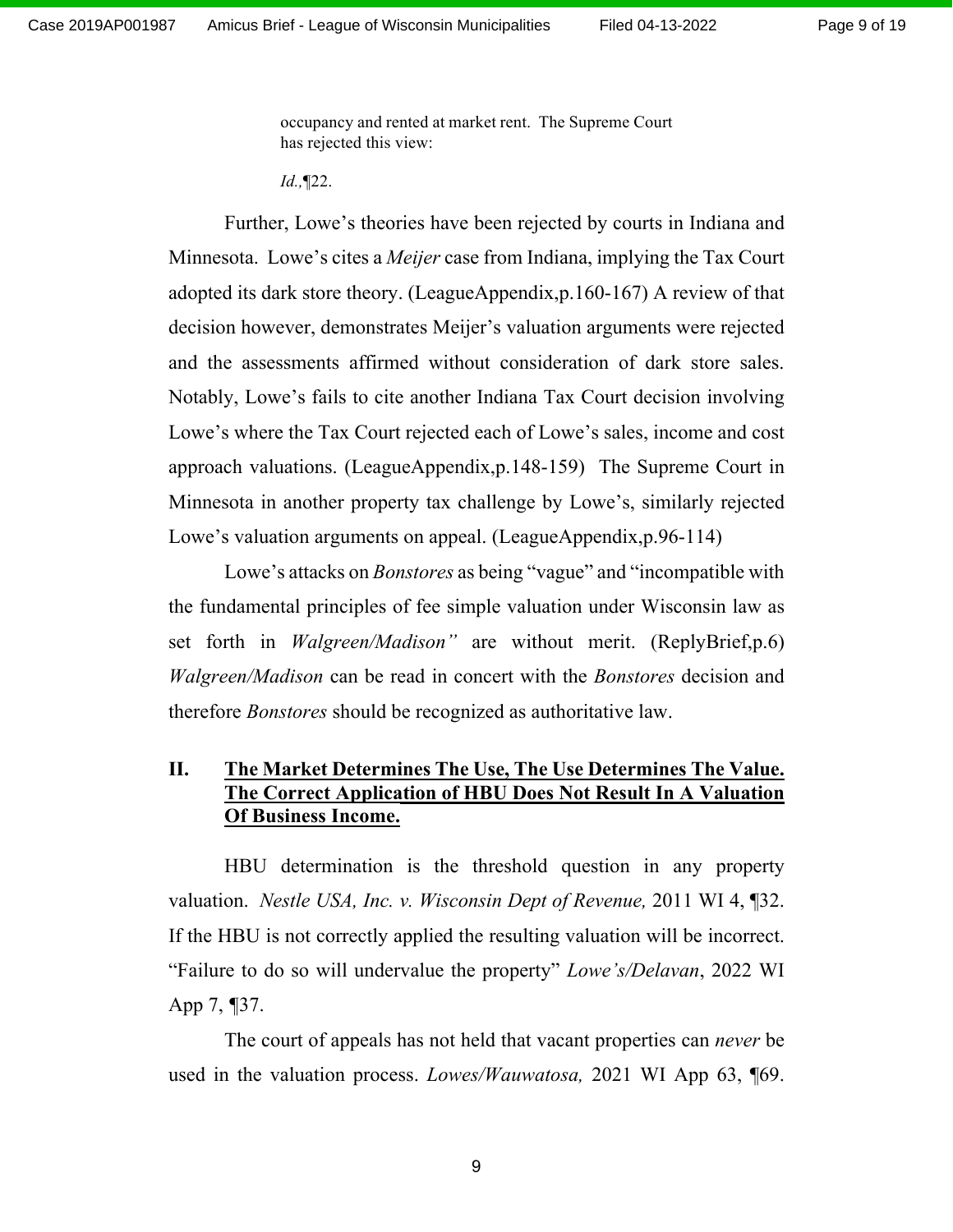(PloverAmicusAppendix,p.50) Instead, the court held the HBU selection was not "impermissibly narrow". *Lowe's/Wauwatosa, ¶*44*, citing, Nestle*. An appraiser must select the narrowest market supported HBU as possible. *Nestle, ¶*56-57*.*

HBU is determined by the market and defined as that use which over a period of time produces the greatest net return to the property owner. *Nestle*, ¶27. The most accurate HBU is therefore derived from the most narrow relevant market in which the property can operate to generate the greatest net return to the owner<sup>3</sup>. *Nestle*, **[156-57.**]

In line with this reasoning, the *Lowe's/Wauwatosa* court recognized the HBU as a home improvement store, not simply generic retail, because that HBU is the only way to capture the value of all the physical features within the property.

> Here, consistent with *Nestlé*, the circuit court's highest and best use determination places value on the physical features that make the Lowe's Property especially advantageous to its current use as a big box home improvement store. Those features include "the high ceilings, large truck bays, heavily reinforced floor, outside lawn and garden center, and the warehouse style finish." As in *Nestlé*, the circuit court found that "these features might devalue the Property if it were sold to be redeveloped for multi-tenant use," but they "reflect" its value "in its current, highest and best use as a big box home improvement store."

*Lowe's/Wauwatosa,* ¶46.

The question therefore is how is the HBU determined? The "user" determines the use, and the "user" is not Lowe's, but the consumers who

<sup>&</sup>lt;sup>3</sup> The WMC Amicus Brief incorrectly states: "Treating improved property as vacant is well-established and consistent with national standards." (WMC brief,p9). WMC improperly conflates the HBU analysis when the improvements do not contribute to the land value, and the site is to be redeveloped and the buildings razed, to the current situation where no one has claimed the buildings/improvements have no value. (WPAM 13- 8)(LeagueAppendix,p.139) "Assessors should start with the assumption that the current use is the highest and best use." WPAM 9-11.(LeagueAppendix,p.135)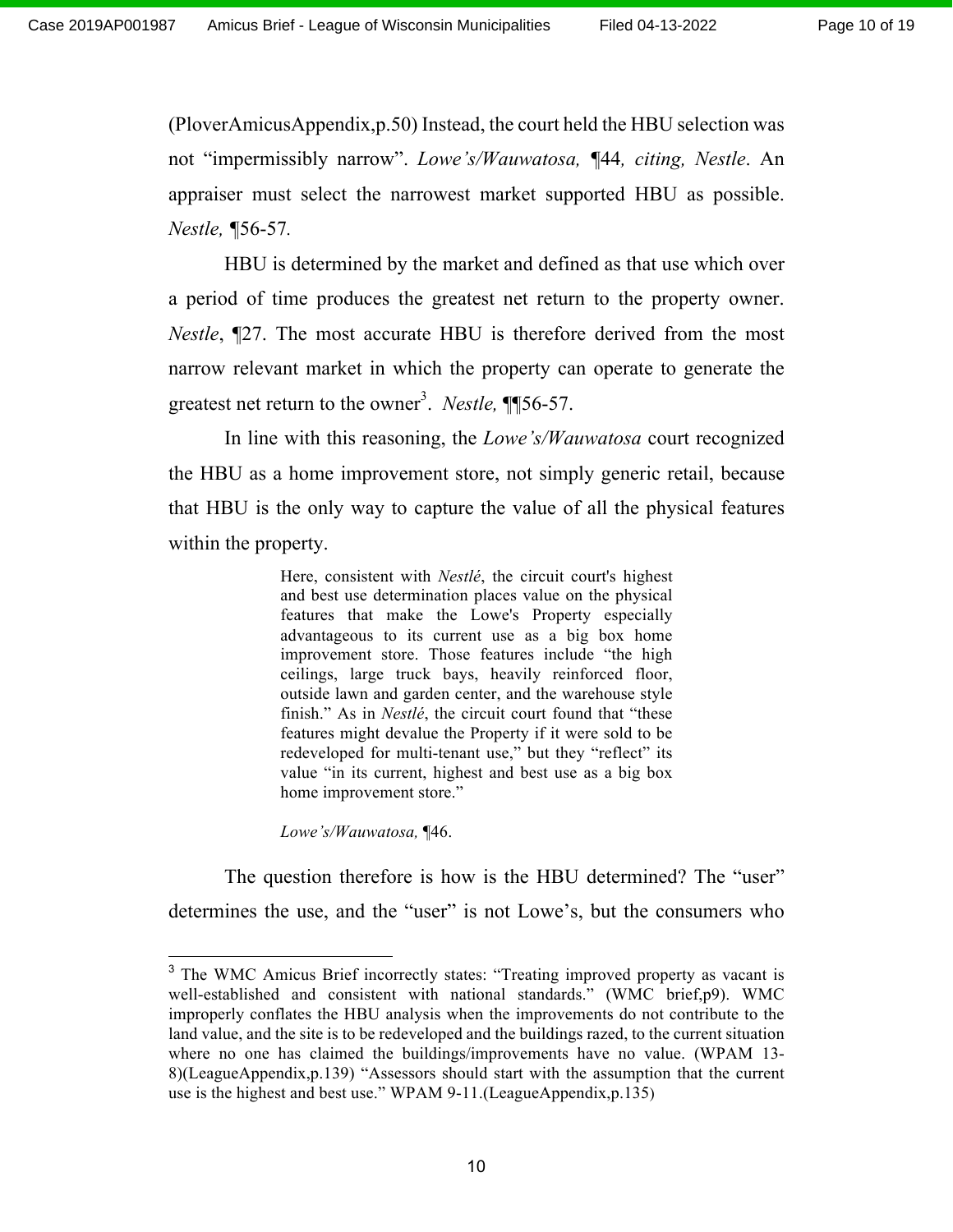purchase home improvement products. This is best explained in the peer reviewed article published in *The Appraisal Journal* entitled, *Highest and Best Use and Property Rights - Does It Make a Difference?4* (LeagueAppendix,p.3-24)

This Article explains that a critical concept in appraisal methodology is HBU, not the definition of *fee simple*. <sup>5</sup> "Because in any appraisal, it is the use that is being valued" (LeagueAppendix,p.4), meaning the HBU of the property.

The HBU Article states:

Note the term "use" means the use of property, like the retail home improvement center in this case, and the term "user" in market analysis refers to the user of the space, i.e., the retail customers, which in this case study are residents, home builders, and contractors within about 3 to 5 miles of the subject property. (LeagueAppendix,p.5)

The HBU Article informs that in any HBU conclusion, the three components which must be determined are use, timing, and market participants. In the example used in the HBU analysis, which coincidentally was a home improvement store, concludes as follows:

- 1. Use: a big-box home improvement store,
- 2. Timing: current with remaining economic life of 20-30 years, and
- 3. Market Participants:
	- Users: Moderate to higher income homeowners and home builders
	- Most probable buyers: owneroccupant or investor

(LeagueAppendix,p.20)

<sup>&</sup>lt;sup>4</sup> The eight steps to correctly analyze and ultimately determine the single HBU for a property are set forth in the article, based on the course, General Appraiser Market Analysis and Highest and Best Use, taught to individuals seeking to be licensed appraisers or credentialed MAI.

 $<sup>5</sup>$  The author states there is a similar debate regarding build-to-suit leased facilities; but</sup> acknowledges that all real estate improvements are build-to-suit improvements to some degree." (LeagueAppendix,p.4-5,ftnts.2&10)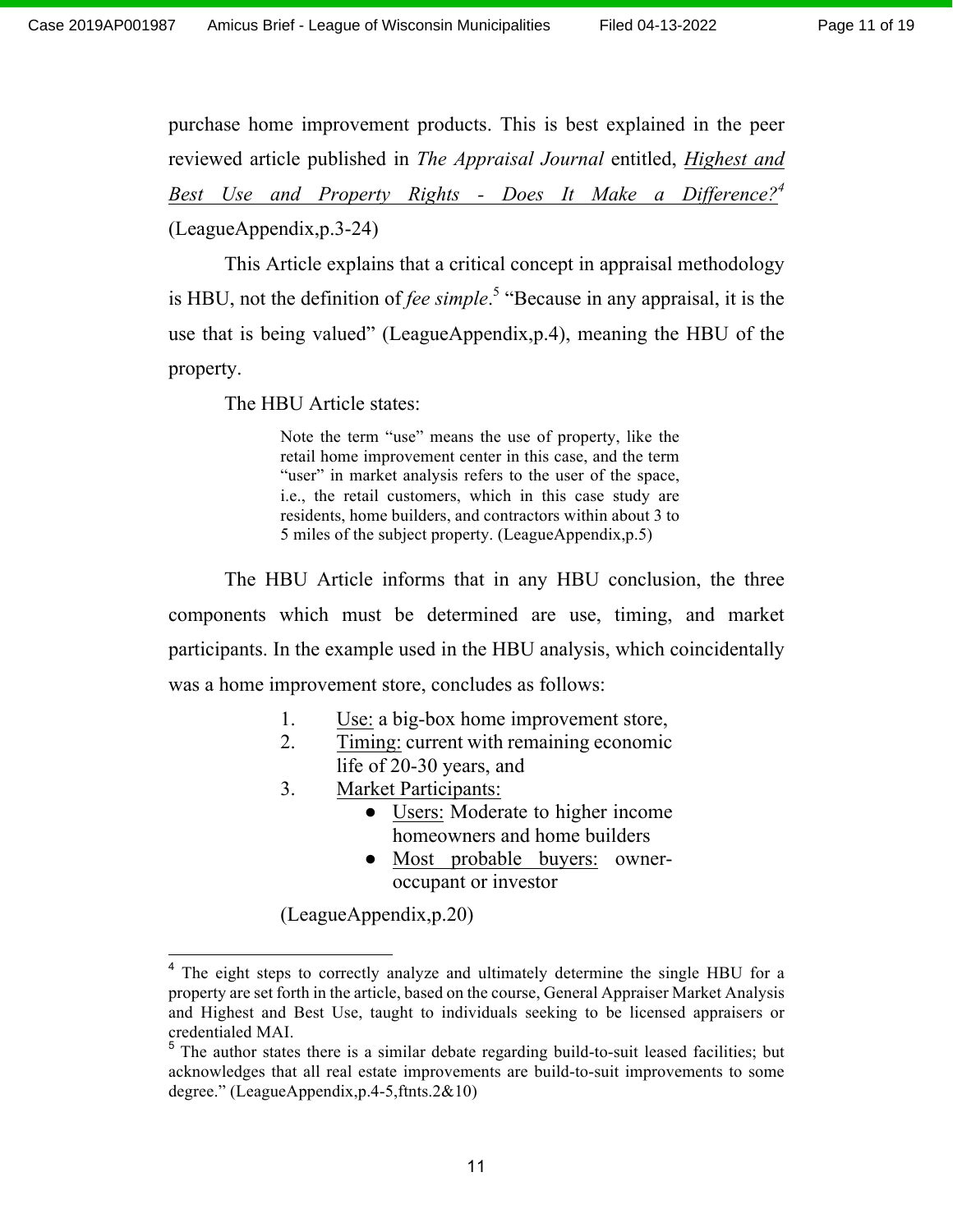The critical conclusion is that Lowe's is not the user of its property; the consumer is the user for HBU purposes. For this reason, the valuation of the use is not a valuation of Lowe's business or a "value-in-use" as Lowe's claims; rather it is a valuation of the real property for which the user (consumer) determines the HBU as the participant in the marketplace. Nor is the store brand important within HBU as explained in the Article. (*See*, LeagueAppendix,p.5)

This concept is consistent with *Lowe's/Wauwatosa* which found the physical features of Lowe's property would be valuable to any home improvement retailer that sells similar products. As such, the value of those physical features, not of Lowe's business, must be captured in the valuation of the real property. *Lowe's/Wauwatosa,* ¶47.

The determination of HBU therefore, requires an analysis of demand for a property. For example, while a home improvement store may be in demand in its current location in Delavan or Wauwatosa, it was not in demand in Brown Deer, Wisconsin, one of MaRous' sale comparables of a *former* Lowe's. This market demand analysis assists the appraiser in determining the market segment for which the property is best suited, given a particular location. Market segmentation explains why a designation of "general retail" may not be appropriate in a HBU conclusion. There are many segments in the general retail market; the question is whether there is demand in the marketplace for that *specific* property use. The WPAM states:

#### **MARKET AREA**

Defining the market area is a critical step in assessing commercial properties and can be complex due to a wide variety of land uses encompassed in this classification. The assessor must identify those factors that most affect the actions of the typical buyer and seller for that specific use type.

WPAM 13-5;(LeagueAppendix,p.136)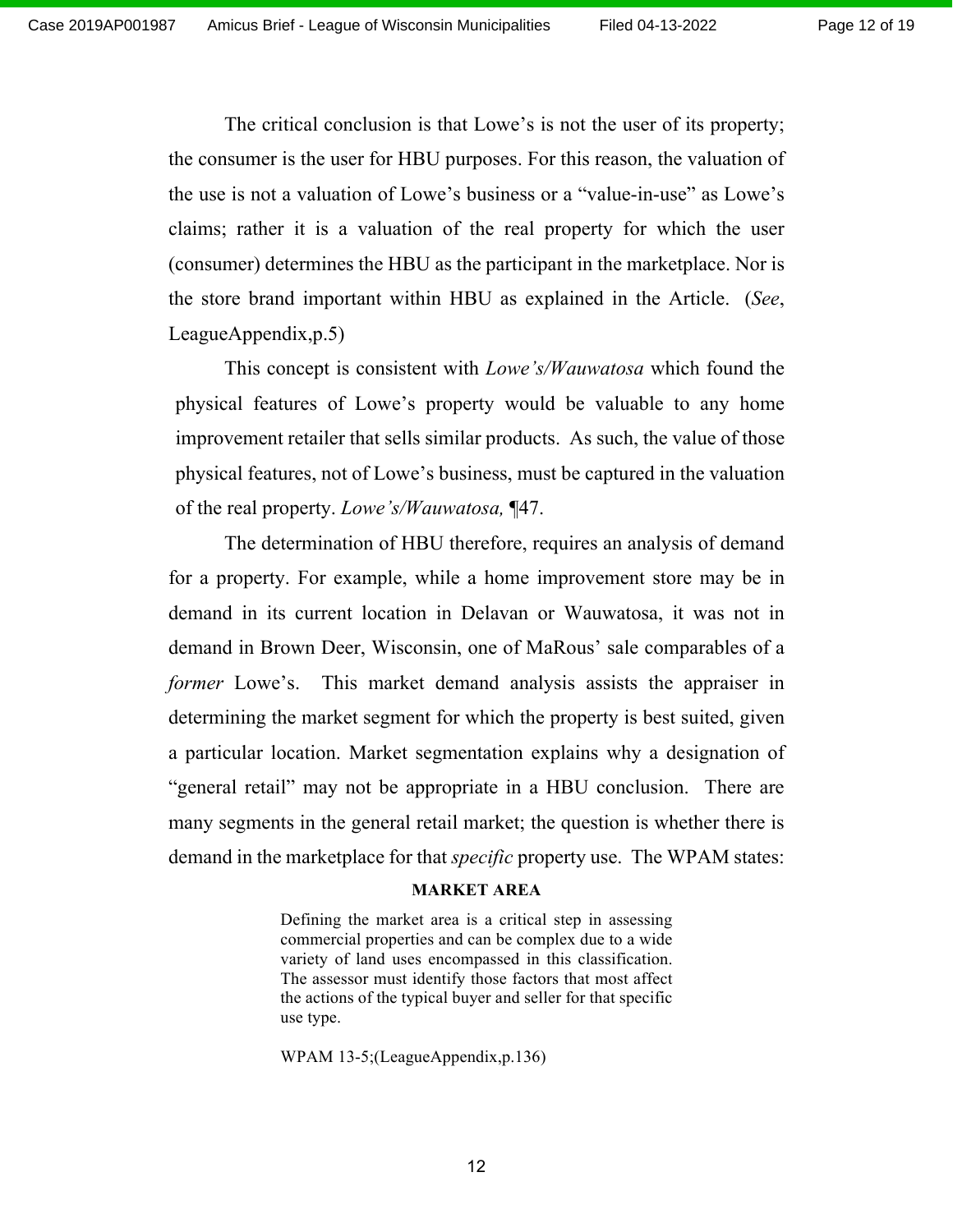#### **MARKET SEGMENTATION**

…One aspect of market segmentation is productivity analysis which determines the most probable users of a property from the general population by their consumer characteristics. .. A valuation is most accurate when the improved property and the comparable sale properties supporting the valuation have a similar market or submarket with the current use of the improved property.

WPAM 13-6;(LeagueAppendix,p.137)

The IAAO position paper, *Commercial Big-Box Retail: A Guide to Market-Based Valuation*, (LeagueAppendix,p.47-77) describes a process to assist appraisers in valuing big-box properties using methodologies focused on market behavior. Regarding HBU, the paper states:

> Highest and best use analysis must be conducted for both the subject property and other properties the appraiser is considering using as income or sales comparables. (LeagueAppendix,p.61)

> A property that has significant advantages over other properties of the same use because of location, demographics, and economic forces will command a higher price and rent. (LeagueAppendix, p.64)

> If the subject property is occupied, that fact supports the premise that there is demand for the use for which the property was originally designed. Highest and best use is likely for continued use of the property in its current use. (LeagueAppendix,p.64)

These statements are consistent with WPAM. "Rather, when valuing stabilized, operating retail properties, the assessor should choose comparable sales exhibiting a similar highest and best use and similar placement in the retail marketplace." WPAM 13-44. (LeagueAppendix,p.147)

None of the sale comparables used by Lowe's expert were shown to have a similar HBU based on the use to which the sale property would be put following the sale $6$ . Lowe's expert was not concerned with completing that

 <sup>6</sup> Lowe's same expert in *Lowe's/Wauwatosa* similarly used all vacant properties that did not share a similar HBU. "Miller [the City's expert appraiser] acknowledged that there were scattered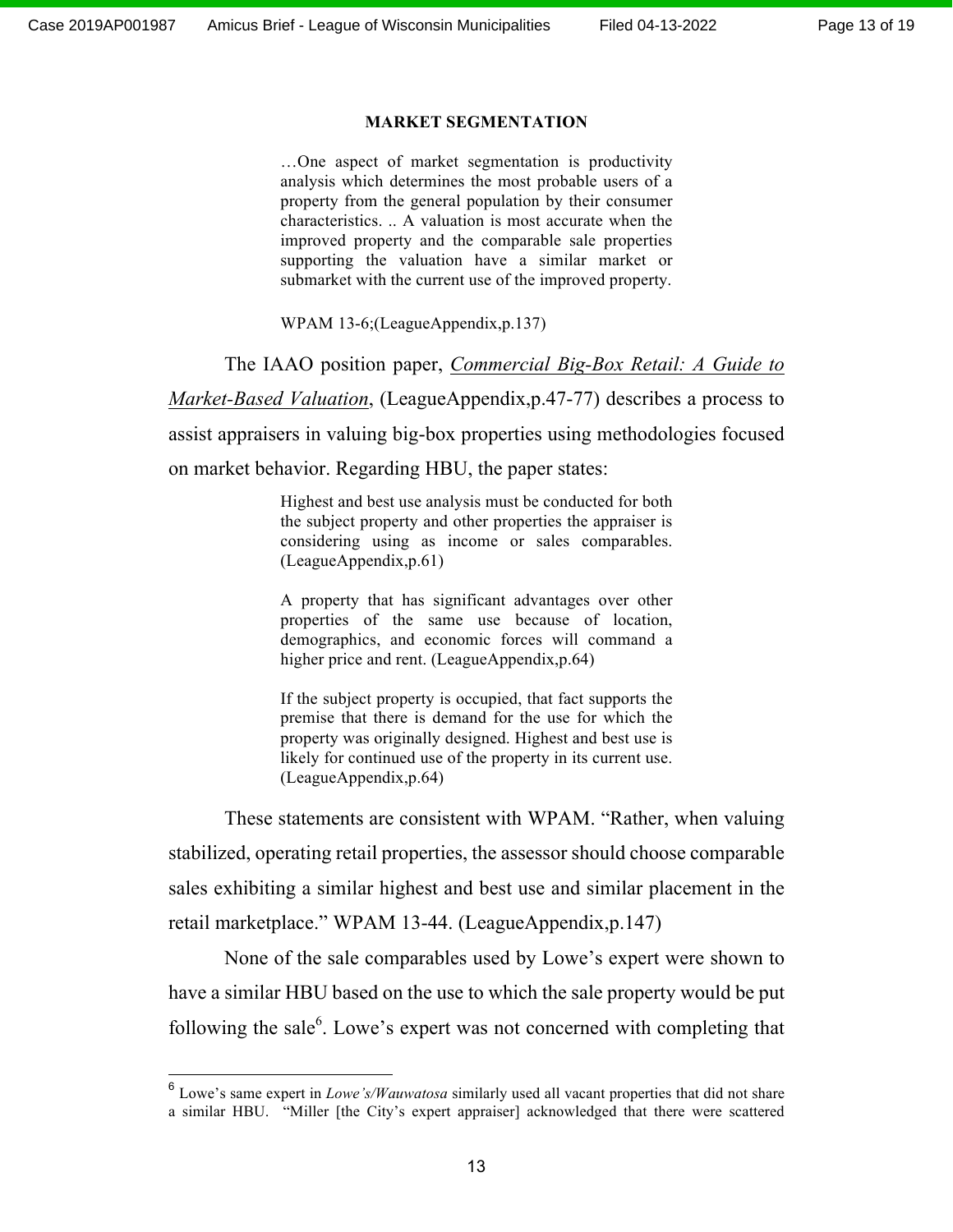analysis. As such, Lowe's expert did not follow the directives of the WPAM which require comparable sales to exhibit a similar HBU and similar placement in the retail marketplace. HBU is always forward looking to the use for which a property will be put following its sale. A sale property that is transitioned to a different use that is not similar to the current use of the subject property, is not comparable. *Nestle*, ¶32. It is irrelevant that a sale comparable was *previously* a home improvement store because the sale price is based on the use to which the property will be converted following the sale. Any sale price is reflective of estimated conversion costs, sometimes substantial in amount, that the buyer expects to incur in the transition of the property to a different HBU. Thus, a transitional HBU cannot be used to value a subject that is not similarly in transition. WPAM 13-44. (LeagueAppendix,p.147)

Moreover, an appraiser may not adjust a sale property that is not reasonably comparable in the first instance (including not having a similar HBU) to force the sale property to appear reasonably comparable to the subject. *Lowe's/Wauwatosa,* ftnt.18.

The comment, "The market determines the use; the use determines the value" (LeagueAppendix,p.21) sums up HBU in a nutshell. Therefore, the Supreme Court in *Nestle* stated the HBU is a threshold question in all property valuation. *Nestle,* ¶32. Lowe's misapplies HBU principles. (Lowe'sReplyBrief pp.8-9) If Lowe's is correct, then Wisconsin case law, the WPAM and the IAAO must all be wrong.

#### **CONCLUSION**

The Court of Appeals decision should be affirmed.

1

examples of big-box home improvement stores that had been closed and were marketed for other uses, but those stores had been closed for a reason - the market did not support a big box home improvement store in those locations." *Lowe's/Wauwatosa,* ¶63.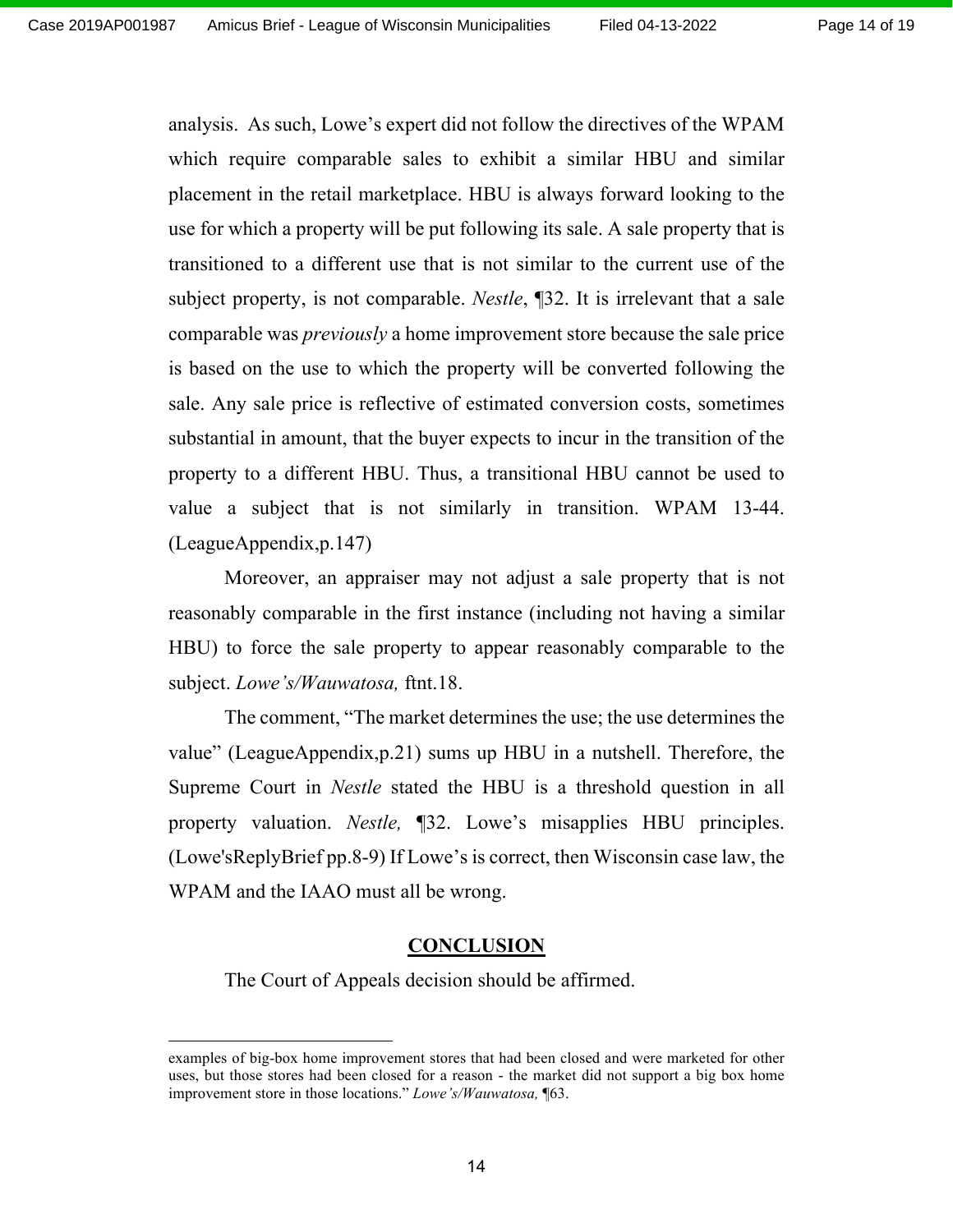Dated this 8th day of April, 2022.

#### SEIBEL LAW OFFICES, LLC

#### *Electronically Filed by Amy R. Seibel*

Amy R. Seibel Seibel Law Offices, LLC State Bar No.: 1006166 Claire M. Silverman State Bar No.: 1018898 Counsel for the League of Wisconsin Municipalities

#### ADDRESS:

Amy R. Seibel Seibel Law Offices LLC 11520 N. Port Washington Road, Suite 4 Mequon, WI 53092 Phone: 414-881-4262 Fax: 262-292-3134 Email:ars@amylawoffices.com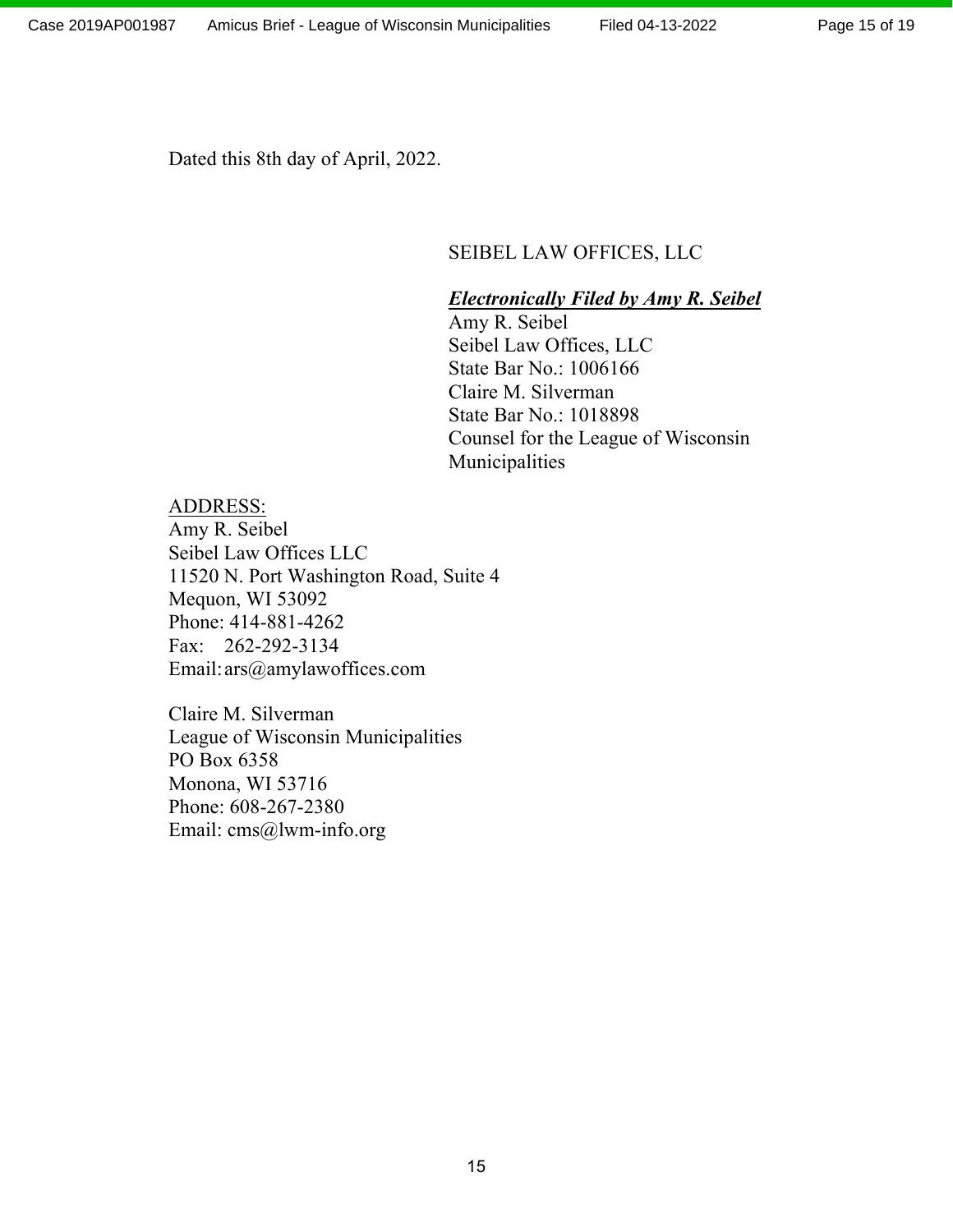#### **Form and Length Certification**

I hereby certify that this brief conforms to the rules contained in s. 809.19(8)(b), (bm), and (c) for a brief produced with proportional serif font. The length of this brief is 2,998 words.

Dated this 8th day of April, 2022.

#### SEIBEL LAW OFFICES, LLC

#### *Electronically Filed by Amy R. Seibel*

Amy R. Seibel Seibel Law Offices, LLC State Bar No.: 1006166 Claire M. Silverman State Bar No.: 1018898 Counsel for the League of Wisconsin Municipalities

#### ADDRESS:

Amy R. Seibel Seibel Law Offices LLC 11520 N. Port Washington Road, Suite 4 Mequon, WI 53092 Phone: 414-881-4262 Fax: 262-292-3134 Email:ars@amylawoffices.com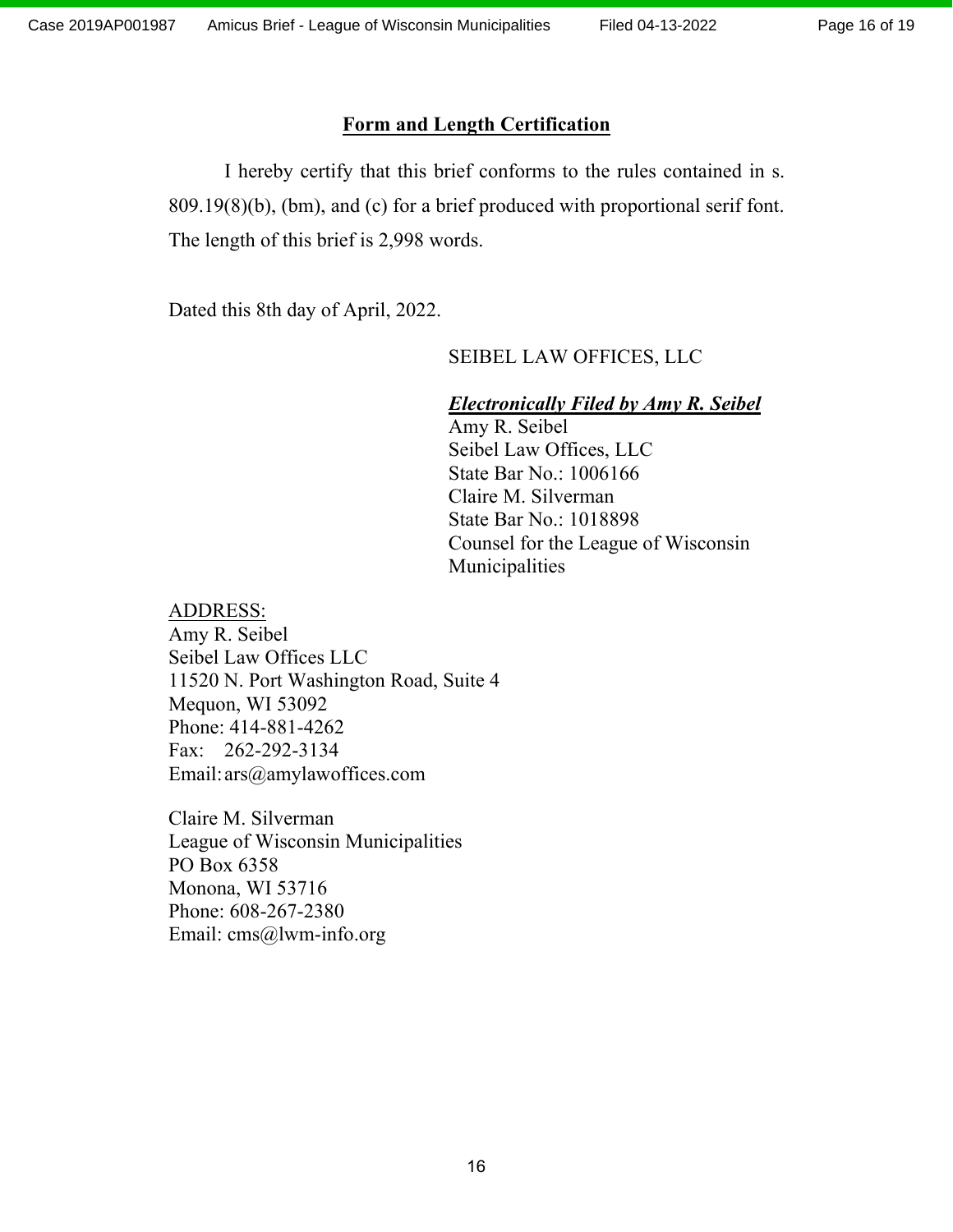#### **Certification of Compliance with Rule 809.19(12)**

I hereby certify that:

I have submitted an electronic copy of this brief, excluding the appendix, if any, which complies with the requirements of Rule 809.19(12).

I further certify that:

This electronic brief is identical in content and format to the printed form of the brief filed as of this date.

A copy of this certificate has been served with the paper copies of this brief filed with the Court and served on all counsel of record.

Dated this 8th day of April, 2022.

### SEIBEL LAW OFFICES, LLC

#### *Electronically Filed by Amy R. Seibel*

Amy R. Seibel Seibel Law Offices, LLC State Bar No.: 1006166 Claire M. Silverman State Bar No.: 1018898 Counsel for the League of Wisconsin Municipalities

#### ADDRESS:

Amy R. Seibel Seibel Law Offices LLC 11520 N. Port Washington Road, Suite 4 Mequon, WI 53092 Phone: 414-881-4262 Fax: 262-292-3134 Email:ars@amylawoffices.com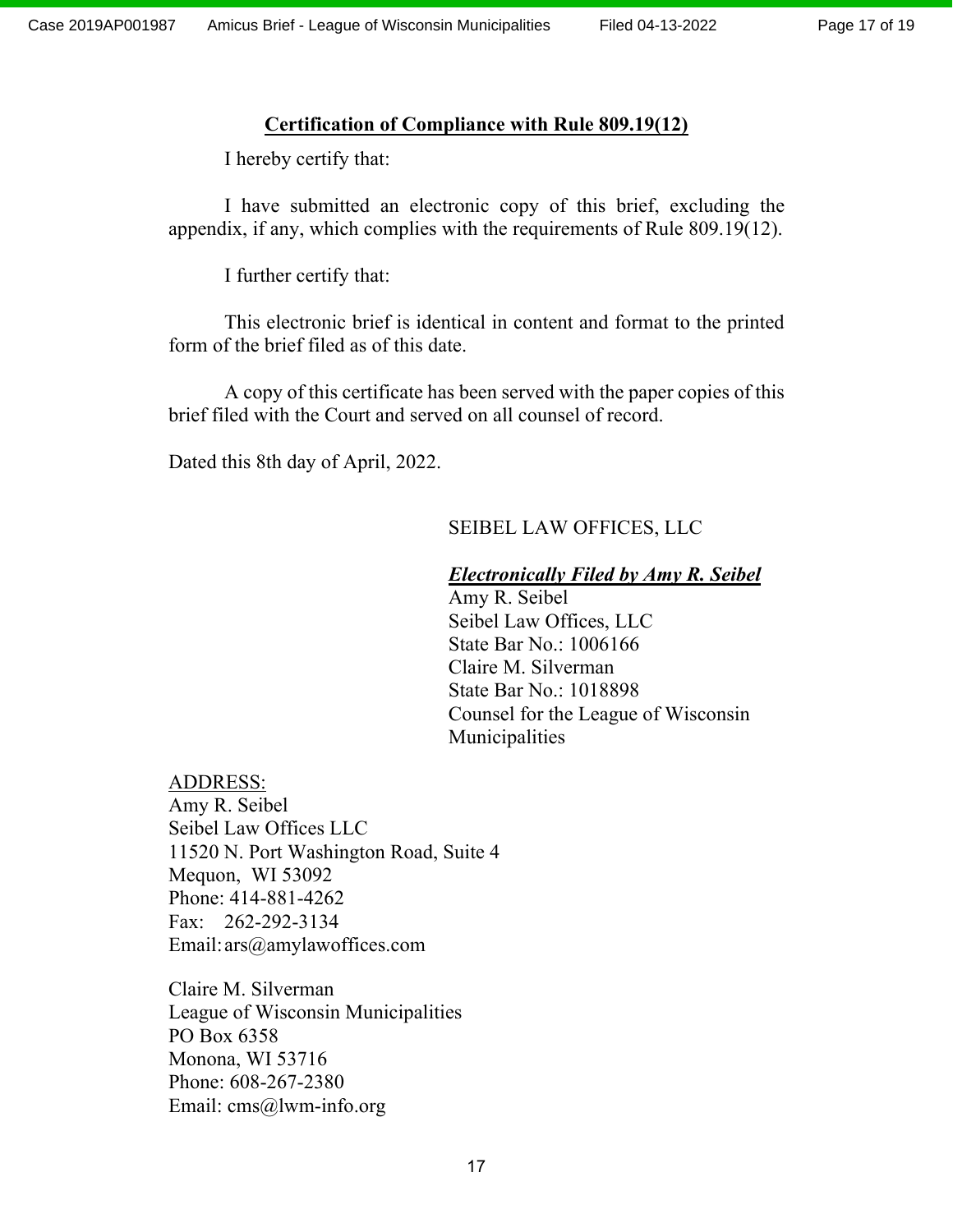### **Appendix Certification**

I hereby certify that filed with the brief is an appendix that complies with Wis. Stat. §809.19(7)(b) and that contains, at a minimum:

1. A table of contents, and

2. A copy of any unpublished opinion cited under Wis. Stat. §809.23(3)(a) or (b)., except for those unpublished decisions already provided in the Appendix to the Amicus Brief of the Village of Plover.

Dated this 8th day of April, 2022.

### SEIBEL LAW OFFICES, LLC

### *Electronically Filed by Amy R. Seibel*

Amy R. Seibel Seibel Law Offices, LLC State Bar No.: 1006166 Claire M. Silverman State Bar No.: 1018898 Counsel for the League of Wisconsin Municipalities

#### ADDRESS:

Amy R. Seibel Seibel Law Offices LLC 11520 N. Port Washington Road, Suite 4 Mequon, WI 53092 Phone: 414-881-4262 Fax: 262-292-3134 Email:ars@amylawoffices.com